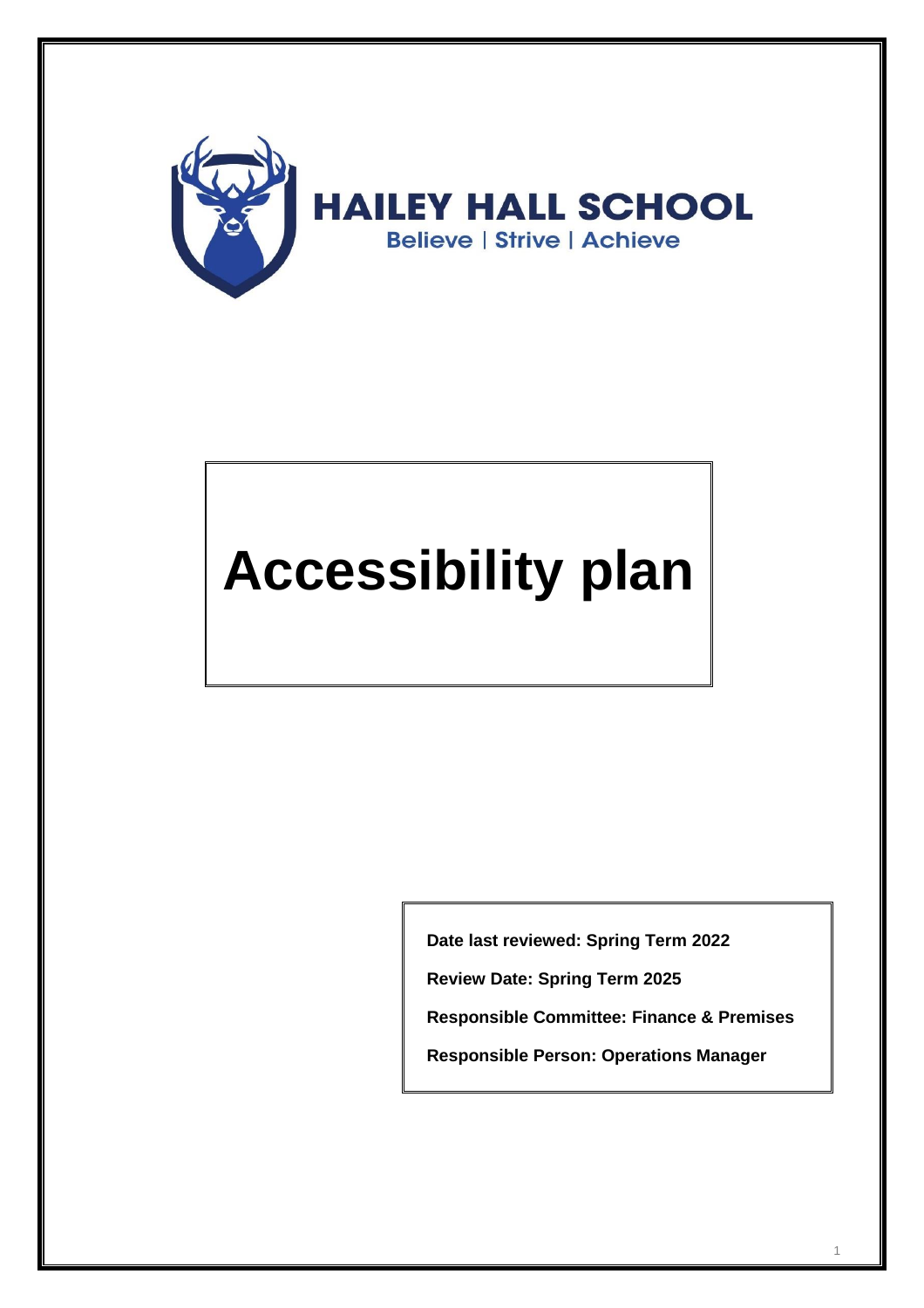## **Content**

## Page No.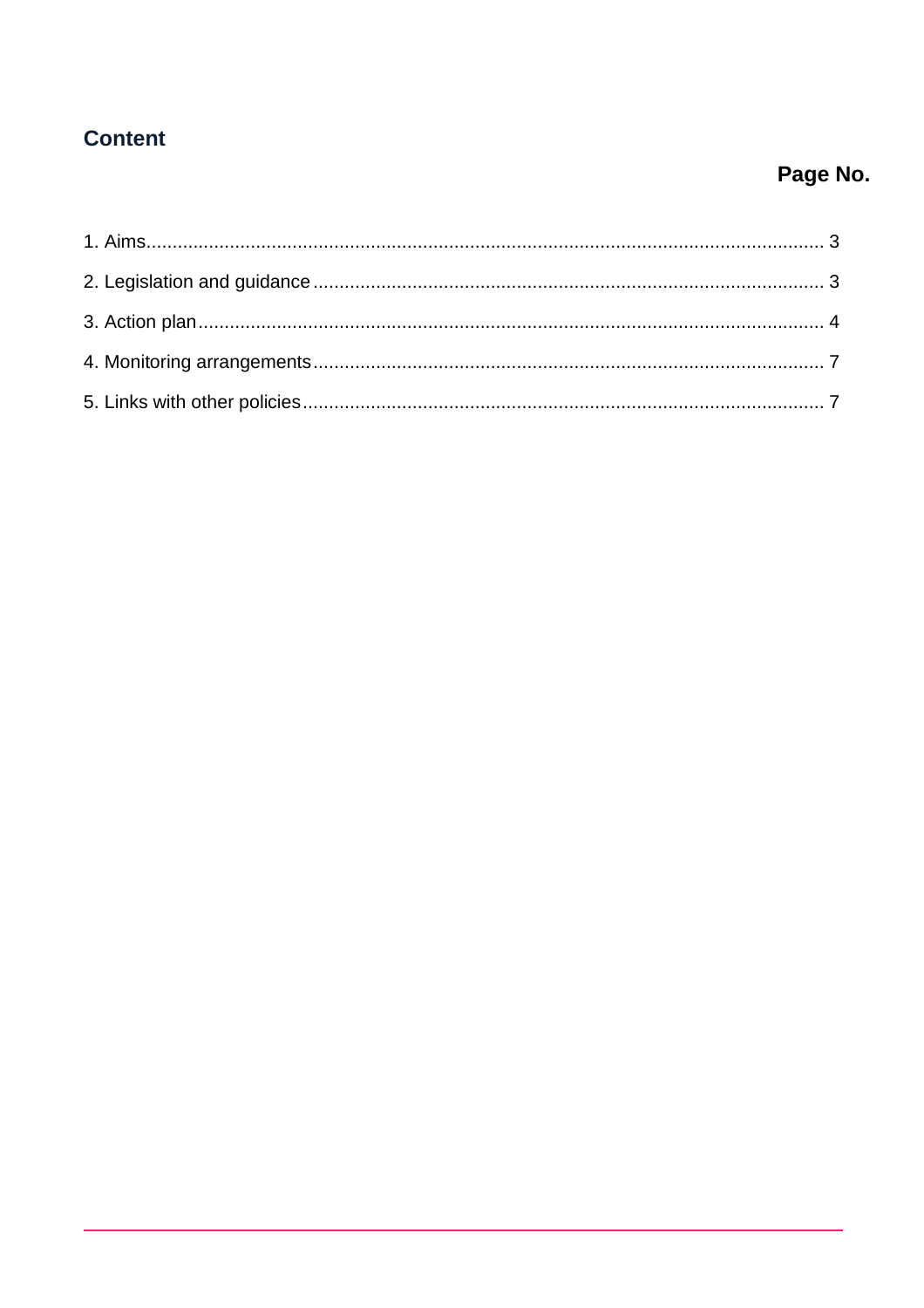#### <span id="page-2-0"></span>**1. Aims**

Schools are required, under the Equality Act 2010, to have an Accessibility plan. The purpose of the plan is to:

- Increase the extent to which disabled pupils can participate in the curriculum
- Improve the physical environment of the school to enable disabled pupils to take better advantage of education, benefits, facilities and services provided
- Improve the availability of accessible information to disabled pupils

Our school aims to treat all its pupils fairly and with respect. This involves providing access and opportunities for all pupils without discrimination of any kind.

We believe that it is right for all of our pupils to achieve their full potential. The accessibility plan lays out ways in which we remove barriers for our pupils through adapting the physical environment, the curriculum, and the way we provide information. We will make reasonable adjustments to ensure equality of opportunity to the curriculum for all our pupils.

The plan will be made available online on the school website, and paper copies are available upon request.

Our school is also committed to ensuring staff are trained in equality issues with reference to the Equality Act 2010, including understanding disability issues.

The school supports any available partnerships to develop and implement the plan.

Our school's complaints procedure covers the Accessibility plan. If you have any concerns relating to accessibility in school, the complaints procedure sets out the process for raising these concerns.

#### <span id="page-2-1"></span>**2. Legislation and guidance**

This document meets the requirements of [schedule 10 of the Equality Act 2010](http://www.legislation.gov.uk/ukpga/2010/15/schedule/10) and the Department for Education (DfE) [guidance for schools on the Equality Act 2010.](https://www.gov.uk/government/publications/equality-act-2010-advice-for-schools)

The Equality Act 2010 defines an individual as disabled if they have a physical or mental impairment that has a 'substantial' and 'long-term' adverse effect on their ability to undertake normal day to day activities.

Under the [Special Educational Needs and Disability \(SEND\) Code of Practice,](https://www.gov.uk/government/publications/send-code-of-practice-0-to-25) 'long-term' is defined as 'a year or more' and 'substantial' is defined as 'more than minor or trivial'. The definition includes sensory impairments such as those affecting sight or hearing, and long-term health conditions such as asthma, diabetes, epilepsy and cancer.

Schools are required to make 'reasonable adjustments' for pupils with disabilities under the Equality Act 2010, to alleviate any substantial disadvantage that a disabled pupil faces in comparison with non-disabled pupils. This can include, for example, the provision of an auxiliary aid or adjustments to premises.

This policy complies with our funding agreement and articles of association.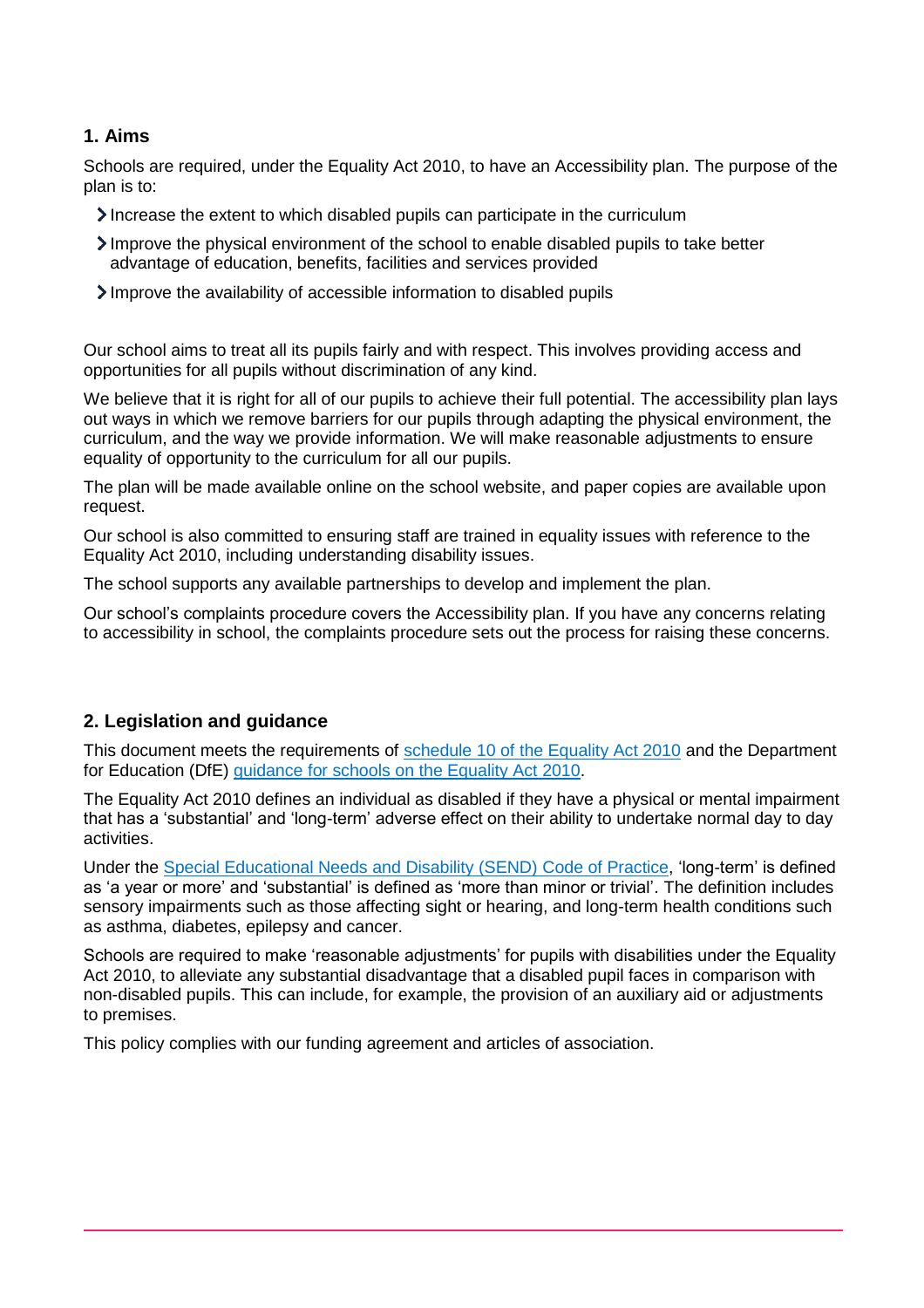### **3. Action plan**

This action plan sets out the aims of our accessibility plan in accordance with the Equality Act 2010.

<span id="page-3-0"></span>

| <b>Improving Participation in the Curriculum</b><br>1.                         |                       |                                                                                                                                           |                                    |                                                 |                                                                                                |
|--------------------------------------------------------------------------------|-----------------------|-------------------------------------------------------------------------------------------------------------------------------------------|------------------------------------|-------------------------------------------------|------------------------------------------------------------------------------------------------|
| <b>Priority</b>                                                                | Lead                  | <b>Strategy / Action</b>                                                                                                                  | <b>Resources</b>                   | <b>Timescale</b>                                | <b>Success Criteria</b>                                                                        |
| Effective communication and<br>engagement with parents                         | <b>BA/JT</b><br>(SLT) | Weekly emails from tutors to parents to update on<br>progress                                                                             | Time allocated                     | In place and<br>ongoing                         | Parents / carers fully<br>informed about progress and<br>engage with their child's<br>learning |
|                                                                                |                       | Parents contacted by telephone to inform of positive<br>postcards or nominations                                                          |                                    |                                                 |                                                                                                |
|                                                                                |                       | Parents invited into school to review PSP status at least<br>every 6 weeks until the plan ceases                                          |                                    |                                                 |                                                                                                |
|                                                                                |                       | Bi-annual parent consultation meetings with parents /<br>carers                                                                           |                                    |                                                 |                                                                                                |
|                                                                                |                       | Annual consultations EHCP / Annual Review meetings<br>with SENDCo                                                                         |                                    |                                                 |                                                                                                |
|                                                                                |                       | Regular coffee mornings with parents, Headteacher and<br><b>Chair of Trustees</b>                                                         |                                    |                                                 |                                                                                                |
| Training for staff on increasing<br>access to the curriculum for all<br>pupils | SLT / SH              | EpiPen training                                                                                                                           | Training time<br>TA time allocated | In place and<br>ongoing:<br>EpiPen<br>Training  | Increased access to the                                                                        |
|                                                                                |                       | Intimate care policy and trained staff                                                                                                    |                                    |                                                 | curriculum<br>Needs of all learners met<br>Maintain records of staff<br>trained                |
|                                                                                |                       | Training from SALT, Social Communication Team,<br>Learning & Behaviour Advisory Team                                                      |                                    |                                                 |                                                                                                |
|                                                                                |                       | Access to courses, CPD                                                                                                                    |                                    | Regular visits<br>from outside<br>professionals |                                                                                                |
|                                                                                |                       | Online resources for CPD shared with staff                                                                                                |                                    |                                                 |                                                                                                |
|                                                                                |                       | Ongoing guidance from specialists e.g.<br>physiotherapists, OT                                                                            |                                    |                                                 |                                                                                                |
|                                                                                |                       | STEPs step on training to ensure staff have the de-<br>escalation scripts and communication skills required to<br>assist pupils in crisis |                                    |                                                 |                                                                                                |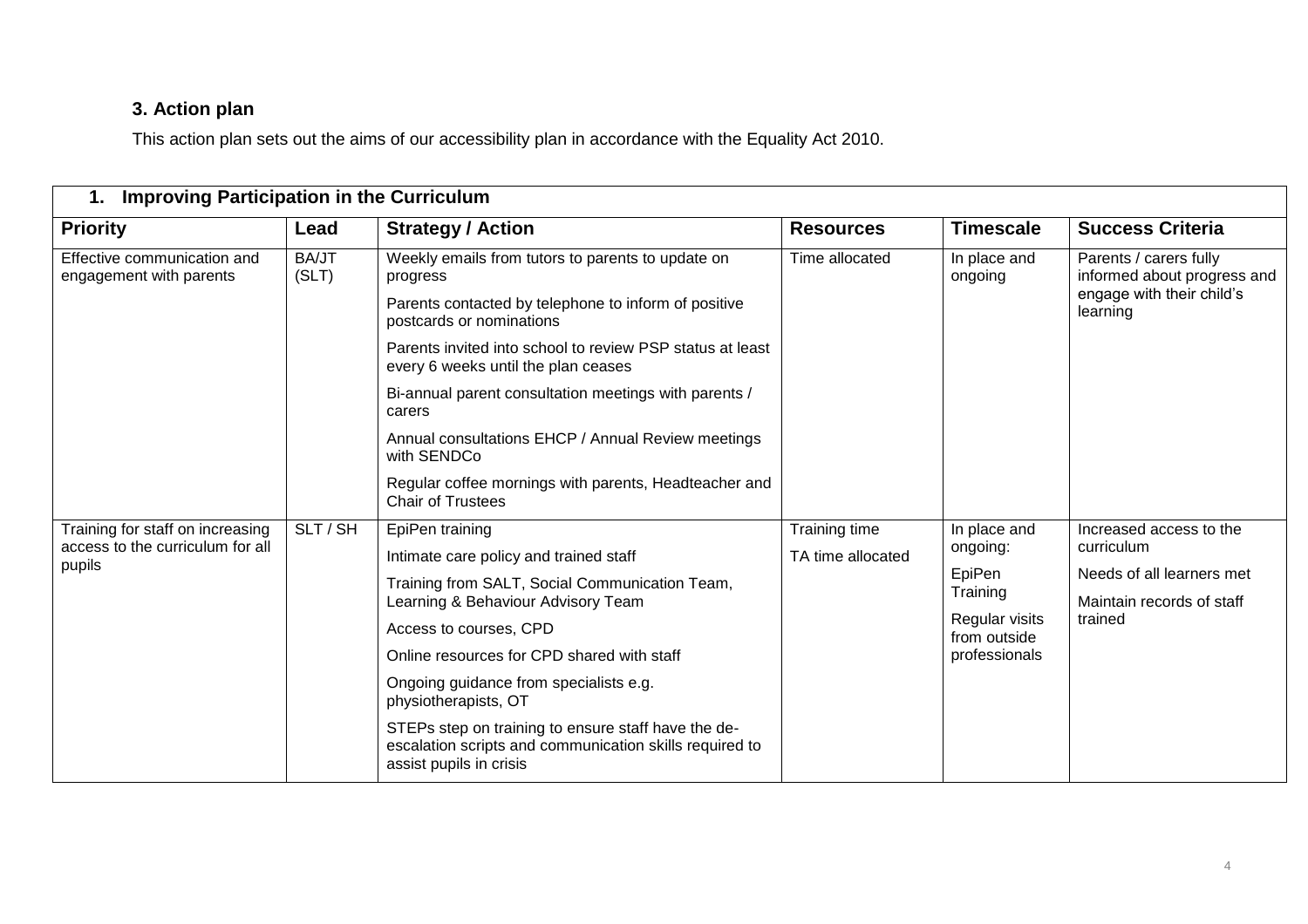|                                                                                                                                                                             |            | Lesson planning proforma encourages listing ways the<br>curriculum and resources are adapted for individual<br>needs                                                                  |                                                                                                          |                         |                                                                                                                                                                                            |
|-----------------------------------------------------------------------------------------------------------------------------------------------------------------------------|------------|---------------------------------------------------------------------------------------------------------------------------------------------------------------------------------------|----------------------------------------------------------------------------------------------------------|-------------------------|--------------------------------------------------------------------------------------------------------------------------------------------------------------------------------------------|
| Effective use of resources and<br>specialised equipment to<br>increase access to the<br>curriculum for all pupils                                                           | SH / SLT   | Strategic deployment of support staff / intervention<br>teacher<br>Purchase and allocate other resources as needed, e.g.:                                                             | Specific apps to<br>support learning on<br>ΙT<br>Other resources as<br>required for<br>individual pupils | In place and<br>ongoing | Positive impact on pupil<br>progress<br>Barriers to learning are                                                                                                                           |
|                                                                                                                                                                             |            | sloping boards for writing, wobble cushions, reading<br>rulers, coloured exercise books / overlays, pencil grips,<br>adapted pens, chew / fiddle toys, Ensure specialist<br>equipment |                                                                                                          |                         | removed                                                                                                                                                                                    |
| Adaptations to the curriculum<br>to meet the needs of individual                                                                                                            | <b>SLT</b> | Pastoral support, timetable adaptations                                                                                                                                               | Occupational<br>therapy / Sensory                                                                        | In place and<br>ongoing | Needs of all learners met                                                                                                                                                                  |
| learners                                                                                                                                                                    |            | OT programmes                                                                                                                                                                         | team / Physio as<br>required                                                                             |                         | Enabling positive outcomes                                                                                                                                                                 |
|                                                                                                                                                                             |            | Speech and language therapy programmes                                                                                                                                                |                                                                                                          |                         |                                                                                                                                                                                            |
|                                                                                                                                                                             |            | Use of access arrangements for assessment / National<br>tests                                                                                                                         |                                                                                                          |                         |                                                                                                                                                                                            |
| All out of school activities and<br>school clubs are planned to<br>ensure reasonable<br>adjustments are made to<br>enable the participation of the<br>whole range of pupils | SLT/JT     | Risk assessments will be undertaken where appropriate<br>Providers will comply with all legal requirements                                                                            | Any specialist<br>equipment needed<br>to allow a child to<br>access a club                               | Ongoing                 | Increased access to the<br>extra-curricular activities for<br>all pupils                                                                                                                   |
| Increased access to the<br>curriculum for pupils with<br>different learning needs                                                                                           | <b>SLT</b> | Our school offers a differentiated curriculum for all<br>pupils                                                                                                                       | Any specialist<br>equipment needed<br>to allow a child to<br>access all aspects of<br>the curriculum     | Ongoing                 | All pupils are able to access<br>the curriculum, although for<br>those who are unable.<br>reasonable adjustments are<br>in place<br>All pupils make progress<br>from their starting points |
|                                                                                                                                                                             |            | Bespoke individual curriculum pathways are in place for<br>those with additional needs                                                                                                |                                                                                                          |                         |                                                                                                                                                                                            |
|                                                                                                                                                                             |            | Curriculum progress is tracked for all pupils, including<br>those with a disability                                                                                                   |                                                                                                          |                         |                                                                                                                                                                                            |
|                                                                                                                                                                             |            | Targets are set effectively and are appropriate for pupils<br>with additional needs                                                                                                   |                                                                                                          |                         |                                                                                                                                                                                            |
|                                                                                                                                                                             |            | The curriculum is reviewed to ensure it meets the needs<br>of all pupils                                                                                                              |                                                                                                          |                         |                                                                                                                                                                                            |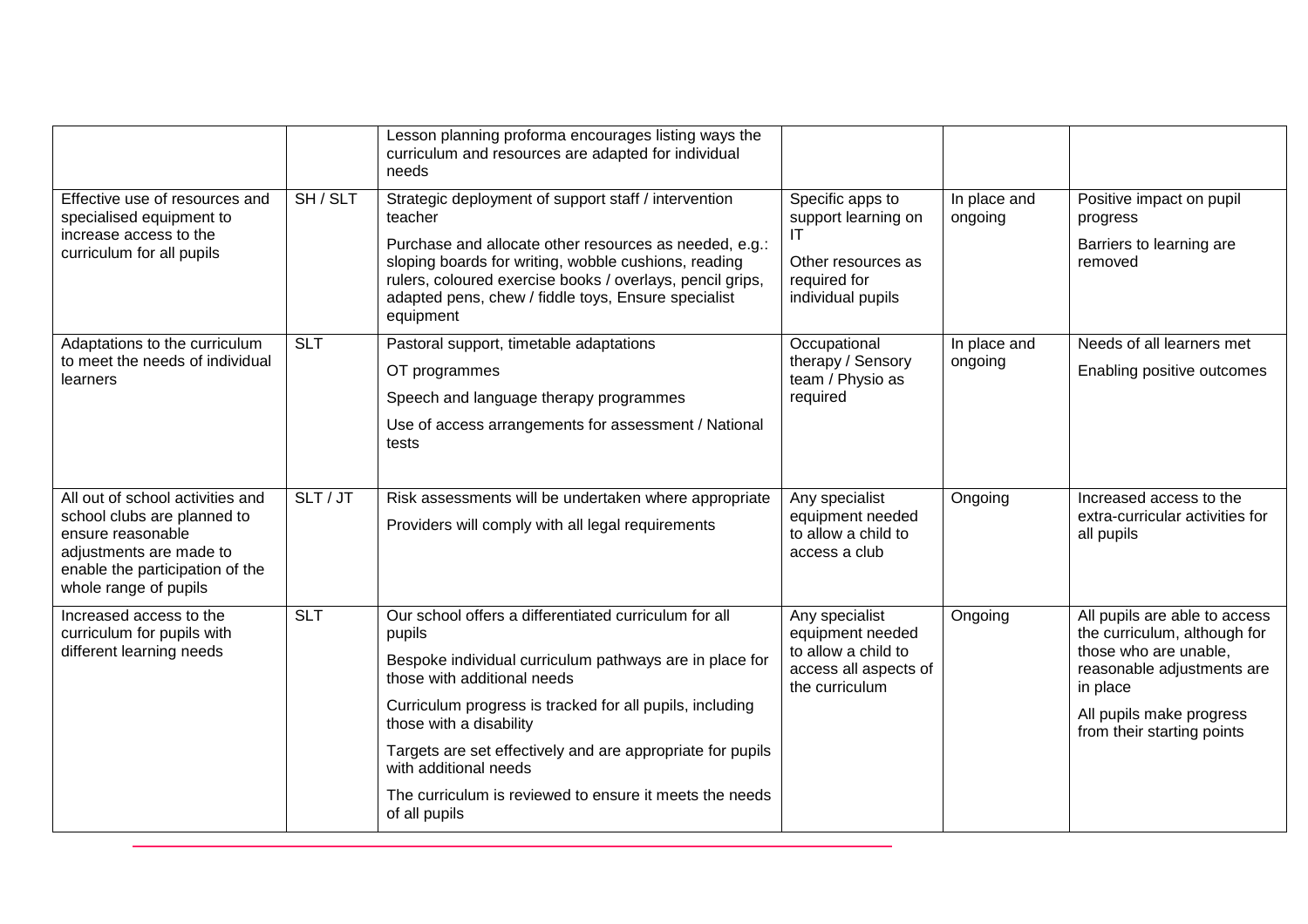| <b>Priority</b>                                                         | Lead       | <b>Strategy / Action</b>                                                                                              | <b>Resources</b>                                        | <b>Time</b>             | <b>Success Criteria</b>                                                    |
|-------------------------------------------------------------------------|------------|-----------------------------------------------------------------------------------------------------------------------|---------------------------------------------------------|-------------------------|----------------------------------------------------------------------------|
| Provision of wheelchair<br>accessible toilets                           | <b>SLT</b> | Maintain wheelchair accessible toilets with clinical<br>waste bins                                                    | Maintenance costs                                       | In place and<br>ongoing | School will be fully<br>accessible for wheelchair<br>users                 |
| Access into and around school<br>and reception to be fully<br>compliant | <b>SLT</b> | Designated disabled parking<br>Wide doors and corridors<br>Clear route through school<br>Portable ramps are available | Maintenance costs                                       | In place and<br>ongoing | School will be fully<br>accessible for wheelchair<br>users                 |
| Improve signage to indicate<br>access routes around school              | <b>SLT</b> | Signs indicate disabled parking bay and wheelchair<br>friendly routes around school                                   | Cost of signs                                           | In place                | Disabled people aware of<br>wheelchair access                              |
| Maintain safe access around<br>exterior of school                       | <b>SLT</b> | Ensure that pathways are kept clear of vegetation /<br>foliage                                                        | Cost included in<br>ground's<br>maintenance<br>contract | In place and<br>ongoing | People with disabilities can<br>move unhindered along<br>exterior pathways |
| Maintain safe access around<br>the interior of the school               | <b>SLT</b> | Awareness of flooring, furniture and layout in planning<br>for disabled pupils                                        | Cost of any<br>adjustments that<br>need to be made      | In place and<br>ongoing | People with disabilities can<br>move safely around the<br>school           |

#### **Priority Lead Strategy / Action Resources Time Success Criteria** Availability of written material in alternative formats SLT Newsletter emailed to parent / carers Improve availability of information for parents – display appropriate leaflets for parents to collect Key content published on school website Provide translated documents where appropriate Pictorial or symbolic representations Contact details and cost of translation / adaptation In place and ongoing All parents / carers will be up to date and well informed of school information